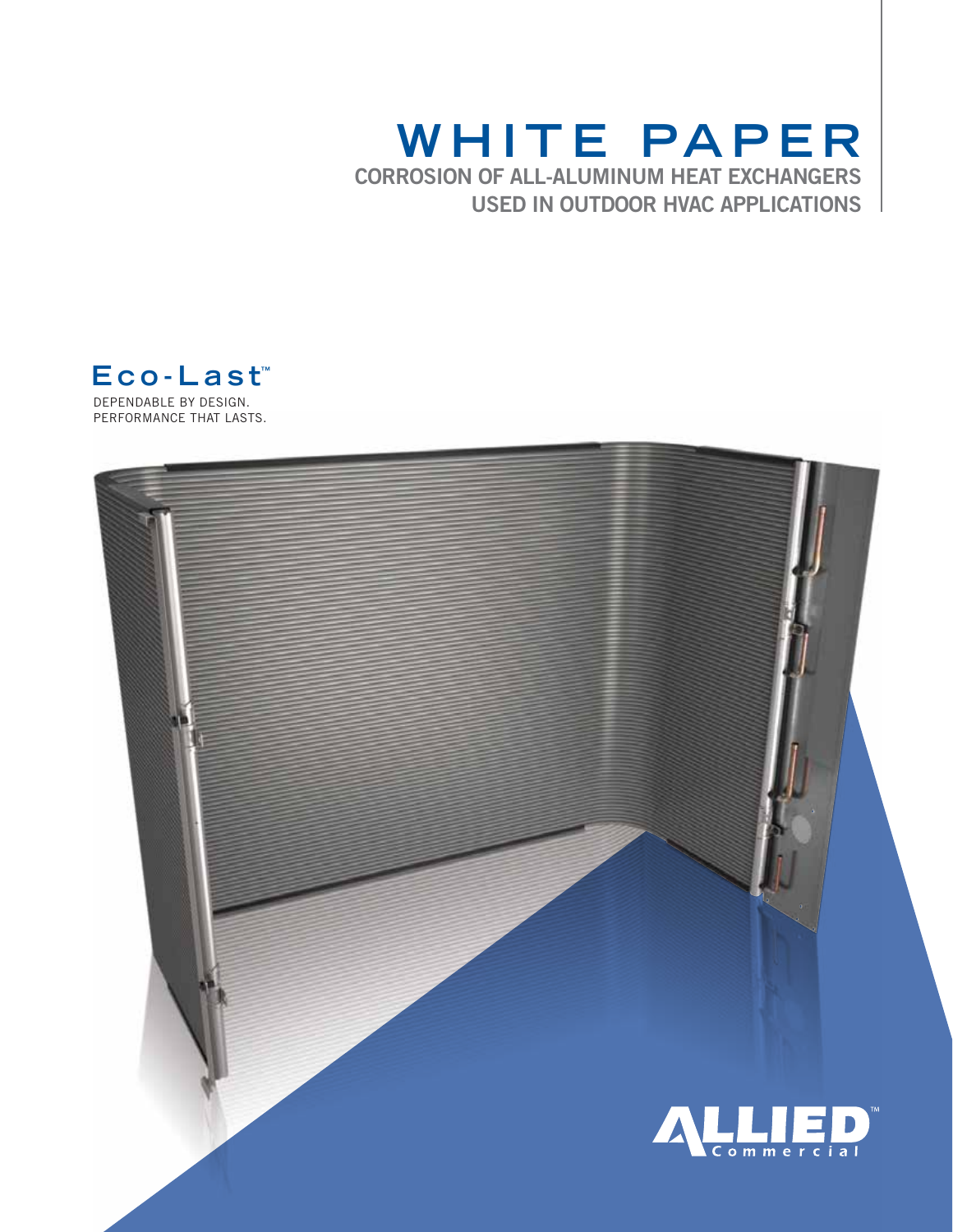# *White Paper*

## *contents*

| Summary                         | P. 2  |
|---------------------------------|-------|
| Overview of Aluminum Corrosion  | P. 3  |
| Corrosion Mechanisms of Concern | $P_4$ |
| The Outdoor Environment         | $P_4$ |
| <b>Accelerated Testing</b>      | P. 5  |
| Results                         | P. 7  |
| Conclusion                      | P. 8  |
| About Allied Commercial         | P. 8  |

## *Summary*

Allied Commercial's Eco-Last™ Coil, an all-aluminum condensing coil, significantly reduces refrigerant charge requirements in select Allied Commercial rooftop units, with proven technology that helps to maximize performance and reliability. By using up to 52% less refrigerant than traditional tube-and-fin condenser coils, the Eco-Last Coil offers users valuable savings. The all-aluminum construction also results in a lighter unit weight, shaving approximately 90 pounds from a 10-ton rooftop unit. Fewer brazed joints—up to 20% fewer compared to traditional coils—decrease the potential of leakage for increased system reliability. Finally, a mounting configuration that uses rubber inserts provides vibration dampening to prevent damage during shipping, as well as isolation to protect against corrosion.

This white paper will detail the effects of corrosion on the Eco-Last Coil as compared to standard industry all-aluminum coils, with specific regard to contributing factors, mechanisms and the outdoor environment.

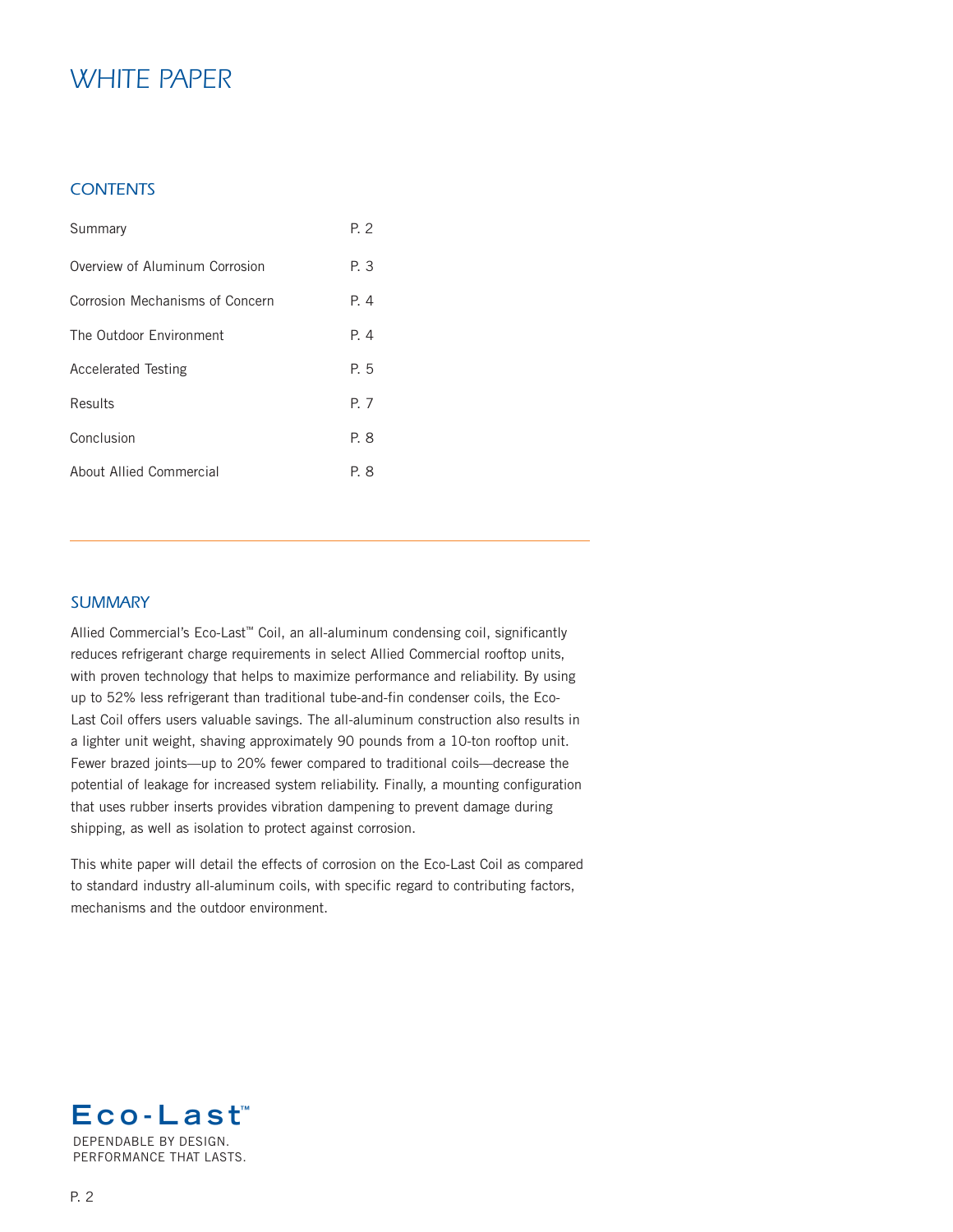### *Overview of Aluminum Corrosion*

When we process ores from the earth, we add energy to produce metals. Corrosion is simply nature's process of returning a metal to its original, more stable, lower-energy state. We intervene in nature's process by understanding and controlling corrosion drivers.

Corrosion rates are a function of:

#### Time of wetness

 Wetness includes everything from invisible thin films to wet spray. On some surfaces, the presence of high humidity is sufficient for the formation of thin films. At marine sites, winds can carry ocean spray far inland and keep surfaces continually wet. Condensation, another source of wetness, occurs whenever a surface is below the dew point of the surrounding air, and is known to occur even in desert climates. Home lawn sprinkler systems also supply occasional wetness.

#### Presence of ionic contaminants

Wetness must be accompanied by the presence of some ionic species. Ocean spray is an example of a naturally occurring source of chlorides. Combustion processes are a continuing source of sulfur compounds.

#### pH

 The oxide surface layer that typically naturally protects aluminum is dissolved when the wet surface is sufficiently acidic or basic (i.e., low or high pH). There can be localized shifts in pH as the ionic solution becomes more concentrated while drying out.

#### **Temperature**

The rate of chemical reaction (i.e., corrosion) increases with an increase in temperature levels. Temperature cycling often repeatedly evaporates moisture and concentrates contaminants, especially where there is a continual source of wetness.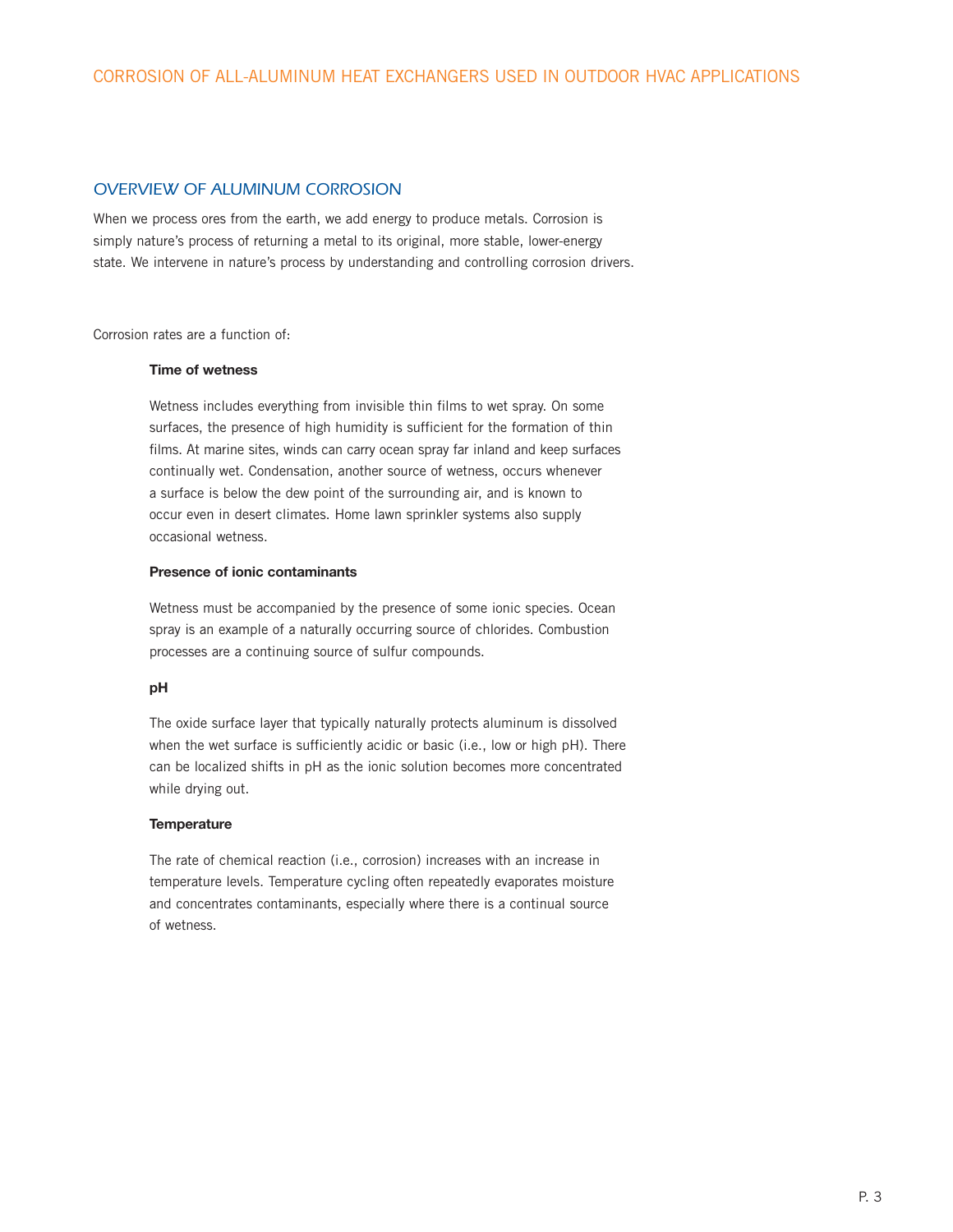# *White Paper*

## *Corrosion Mechanisms of Concern*

General, or uniform, corrosion results in a long-term material loss of the component. General corrosion is considered a "wear-out" mechanism, which is not likely to significantly affect the unit function during its normal life.

Pitting, or extremely localized corrosion, results in a hole through the wall of the heat exchanger tube, allowing the refrigerant to leak. This failure mode results in a total loss of cooling function.

#### *The Outdoor Environment*

One of the most aggressive outdoor environments for aluminum is the seacoast, as illustrated by Figure 1 which compares wet chloride ion concentrations throughout the United States. Note that time of wetness, temperature and frequency of temperature cycles (from cooling unit cycling) are likely to be relatively higher in many coastal applications.

#### *Figure 1: Chloride Ion Concentrations Across the United States*



National Atmospheric Deposition Program/National Trends Network http://nadp.isws.illinois.edu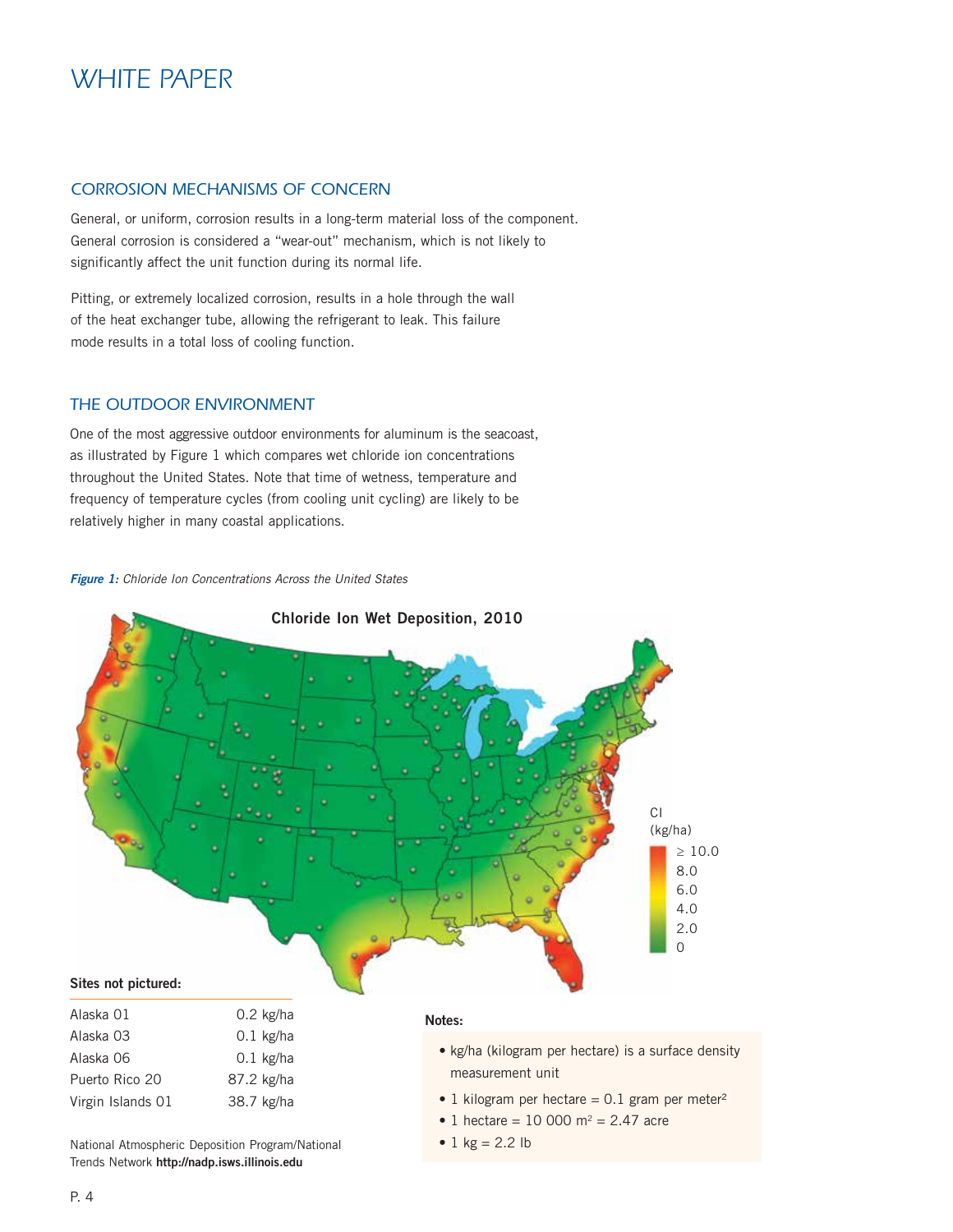## *Accelerated Testing*

Allied Commercial uses a proprietary test protocol that includes:

- Three ASTM<sup>\*</sup> corrosive solutions
- Testing at high temperature similar to condensing temperatures
- Wet/dry conditions and temperature cycling to concentrate the corrosive solutions
- Stresses that are slightly biased for the pitting failure mode, but also include general corrosion
- Multiple samples tested to leak failure
- Comparison to known customer-accepted all-aluminum product
- Checking for leaks every weekday during testing





The test protocol is used at the Allied Commercial research and development facility for aluminum product development. In addition, Allied Commercial has been field-testing an all-aluminum product that met the minimum acceptance criteria. Now running nearly fourteen years, the field test has yielded no reports of corrosion leaks from the Allied Commercial all-aluminum coils.

The same protocol was used at an independent test lab to evaluate Allied Commercial's Eco-Last™ Coil. The test included multiple samples of both uncoated and E-coated versions of Allied Commercial's Eco-Last Coils, along with samples of a standard industry all-aluminum coil technology. Figure 2 illustrates the samples in one of two test chambers prior to testing.

*\*The American Society for Testing and Materials*

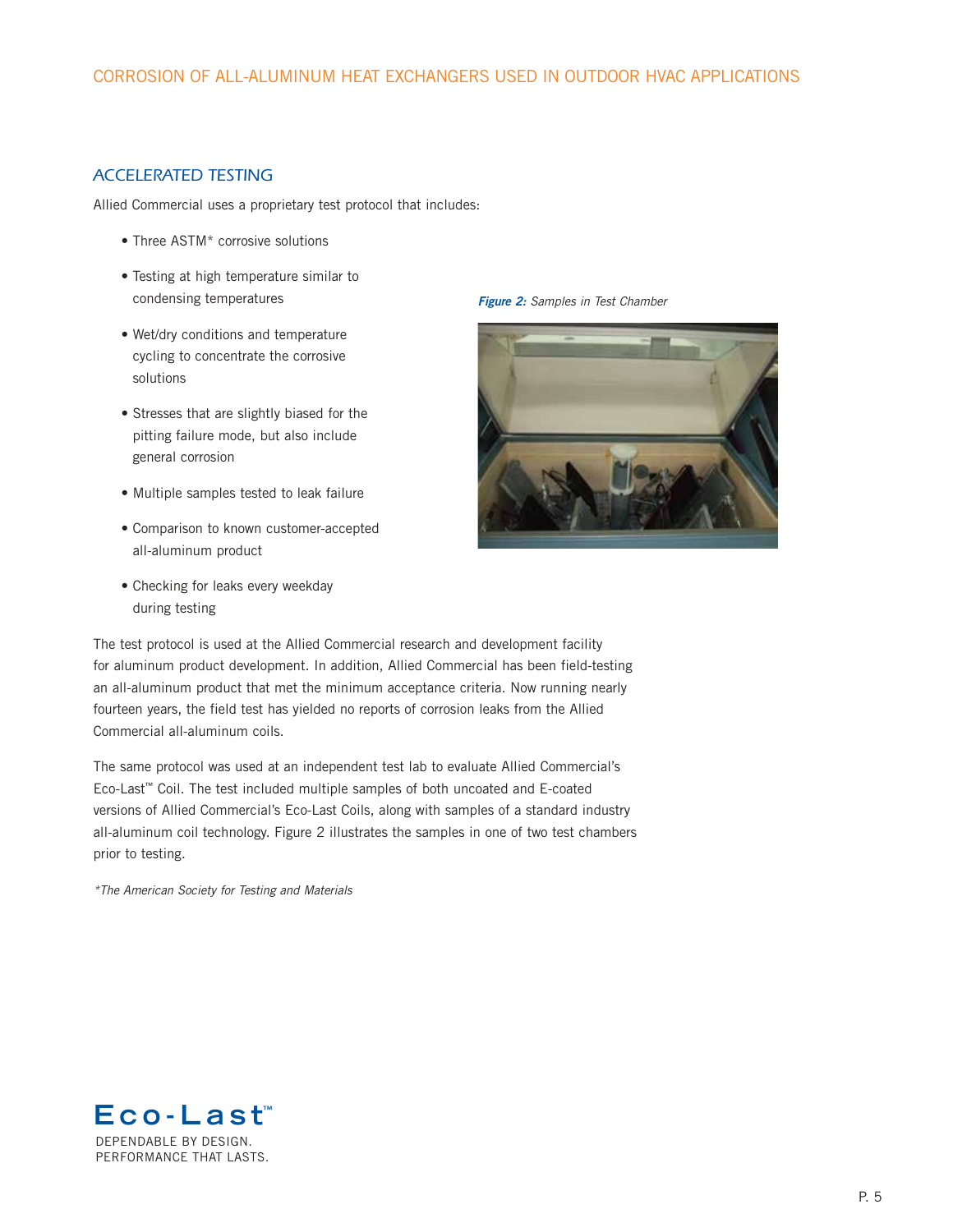# *White Paper*

## *Accelerated Testing*

Figures 3, 4 and 5 show the three types of samples before the testing.

*Figure 3: Standard Industry Sample Before Testing*



*Figure 4: Uncoated Sample Before Testing*



*Figure 5: E-Coated Sample Before Testing*



Figures 6, 7 and 8 indicate the condition of the three types of samples after testing.





*Figure 7: Uncoated Sample After Testing*



*Figure 8: E-Coated Sample After Testing*

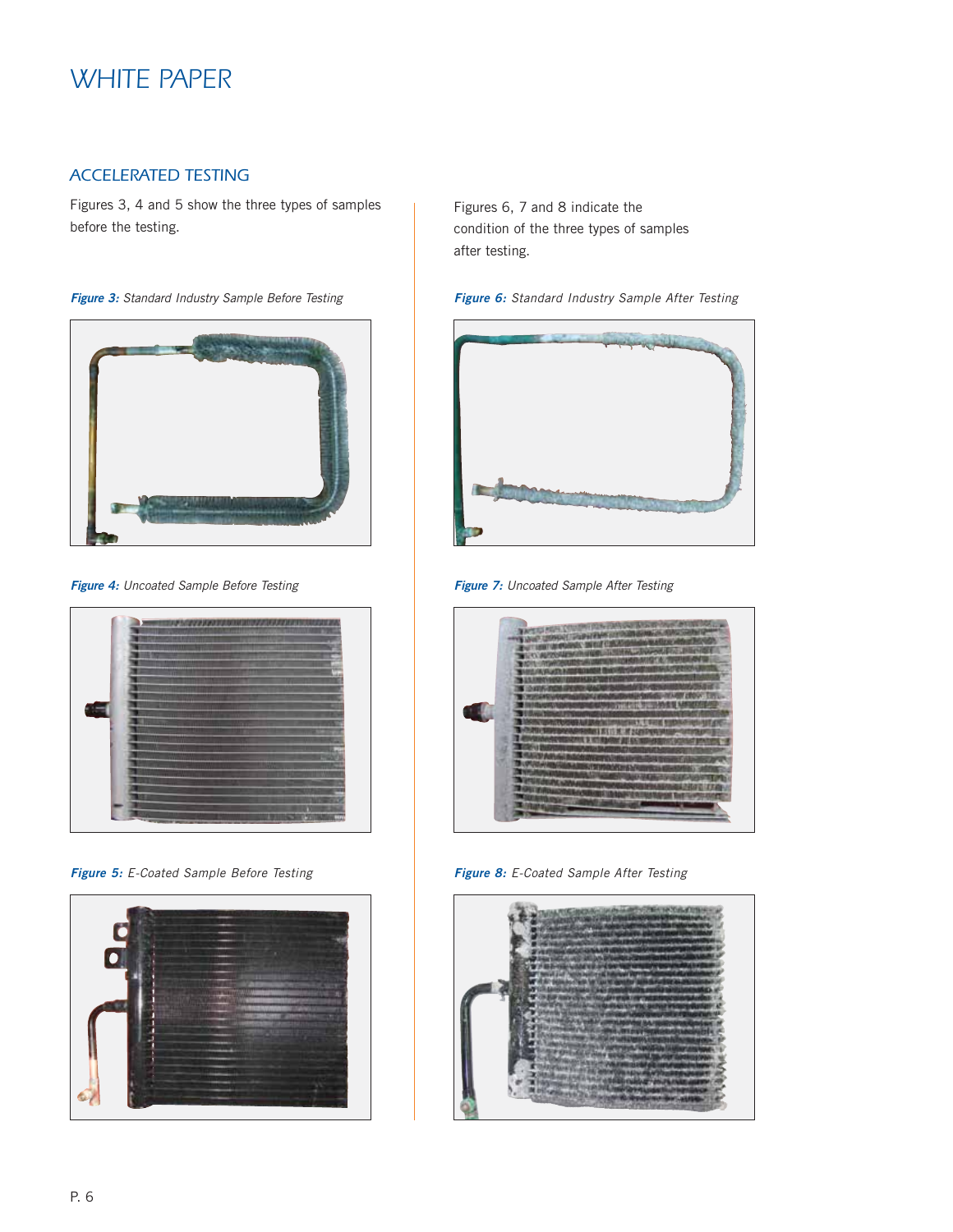## CORROSION OF ALL-ALUMINUM HEAT EXCHANGERS USED IN OUTDOOR HVAC APPLICATIONS

## *RESULTS*

Corrosion test results on leak robustness for the three types of coils are illustrated in Figure 9.

#### *Figure 9: Corrosion Test Results on Leak Robustness*



As shown in Figure 9, all samples exceeded the test requirements. The standard all-aluminum coil exceeded the test criteria by 28%. The uncoated Eco-Last™ Coil performed 37% above the test requirement and 7% better than the industry standard coil. In contrast, the E-Coated Eco-Last Coil outperformed the industry standard coil by 131% and the test requirement by 197%.